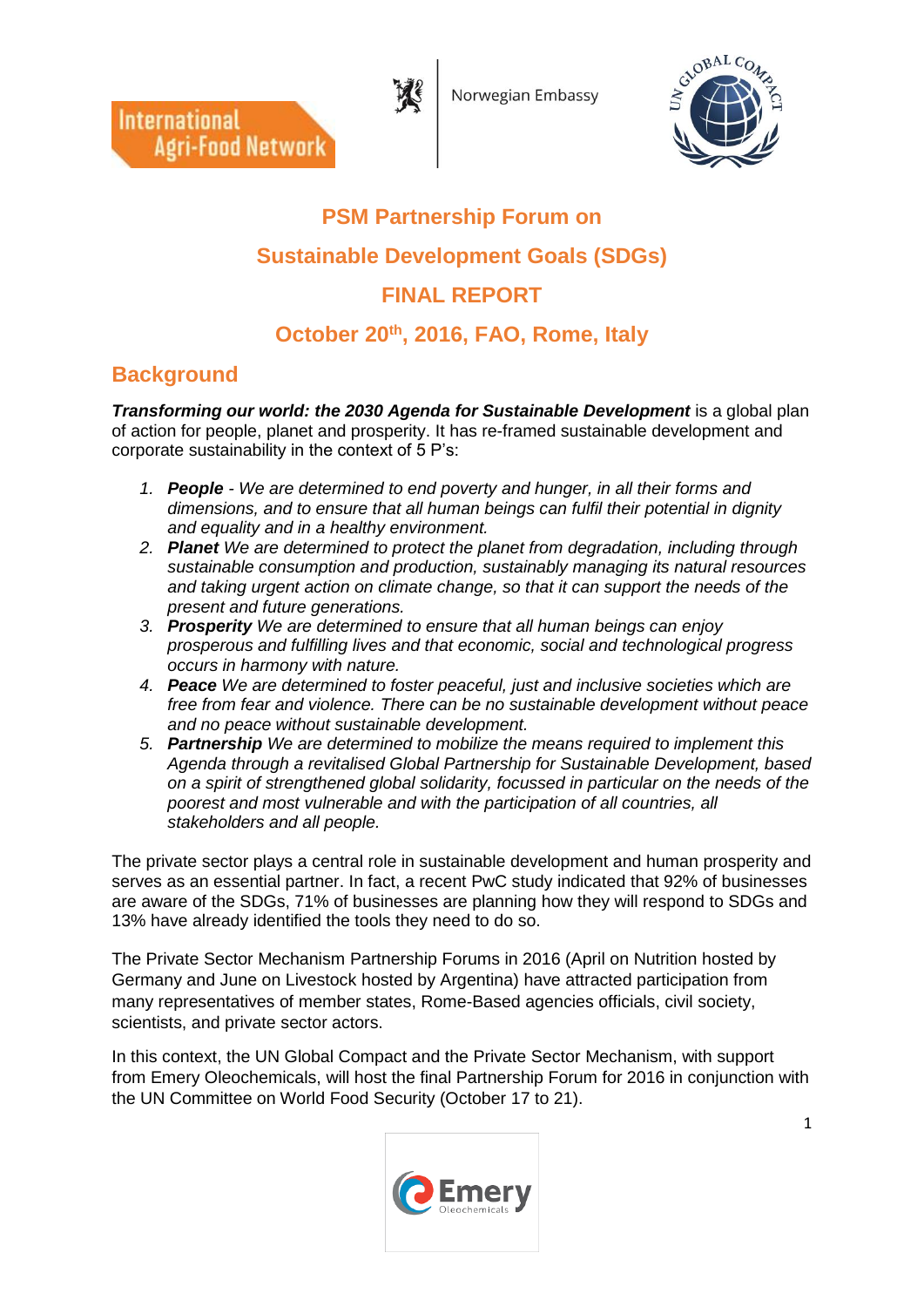





# **Objectives**

- Demonstrate that food security, nutrition and sustainable agriculture cut across all 17 SDGs
- Share information with member states about concrete steps taken by the private sector to achieve Goal 2
- Highlight the value of partnerships among and with UN agencies, national governments, regional bodies and non-state actors.

# **Background**

The role of the private sector and the role of partnerships have been gaining recognition in the context of development strategies and international policy-making. SDG Goal 2 "By 2030, end hunger and ensure access by all people, in particular the poor and people in vulnerable situations, including infants, to safe, nutritious and sufficient food all year round" and 17 "Strengthen the means of implementation and revitalize the global partnership of sustainable development", as well as the report of the Third International Conference on Financing for Development, the FAO, IFAD and WFP strategies for partnership with the private sector provide a clear call to action for delivering global partnerships for sustainable development.

# **Partnership Forum Fast Facts**

- 61 people attended the forum
	- o 20 member states
- 23 speakers and moderators including
	- o 1 Ambassador
	- o FAO's Deputy Director General for Operations
	- o 8 women, 18 men

# **Summary of Presentations**

#### **Welcome and Introductions**

- H.E Inge Nordang, Ambassador, Permanent Representative to the UN Organisations in Rome, Norwegian Embassy in Rome
- Daniel J. Gustafson, Deputy Director-General (Operations), FAO
- Stefano Prato, Managing Director and Editor, Development, Society for International Development (SID)

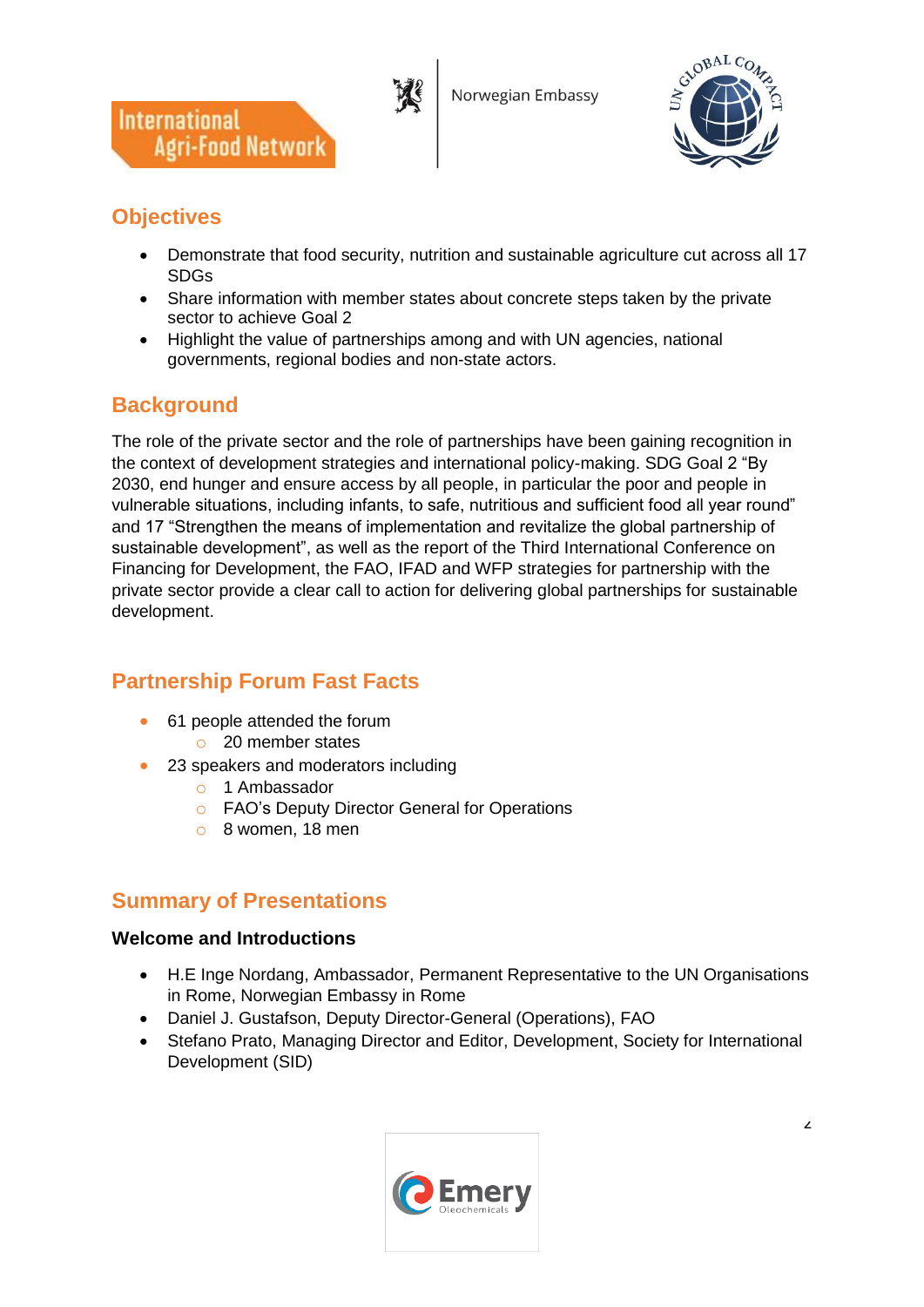





### **Rapid Fire Presentations**

One speaker presented a case-study on each of the 17 Sustainable Development Goals. This interactive session with CFS participants was moderated by Jaine Chisholm Caunt, Director General of the Grain and Feed Trade Association (GAFTA) and Chair of the Private Sector Mechanism and the International Agri-Food Network

### **SDG 1: End poverty in all its forms**

Dyborn Chibonga, CEO, The National Smallholder Farmers' Association of Malawi (NASFAM)

*Tackling Poverty by Empowering the Poorest*

The 2030 Agenda has placed the eradication of poverty and hunger at the top of the Sustainable Development Goals (SDGs). As we seek to implement these goals, it is important that we underscore the fact that investment in agriculture and rural development is fundamental to achieving these Goals.

It is essential for us not to forget how important agriculture is. Quite simply, agriculture is the primary driver to abate hunger and reduce poverty. Throughout history, agricultural prosperity has led to successful economies. And food security has a direct impact on national and political security. Thus making it essential to tackle poverty by empowering the poorest.

Let me give just one example of dozens of programmes happening in order to help achieve the SDGs. This programme is helping to tackle poverty and encourage development in my own country. To address a severe shortage of agri-warehousing in Malawi, our smallholders association is tackling this with a trade hub, including an agroprocessing complex that will link smallholders to markets and value chains.

This programme has concrete goals including reduce post-harvest losses from 20% to less than 1% through rapid evacuation of crops immediately after harvest to the rural warehouses, proper storage and hygienic handling in the warehousing, thus improving food safety and nutrition.

To achieve the ambitious SDGs we must encourage increased agricultural development for all, by ensuring we empower smallholder farmers, and by ensuring that economic development supports both local production and the purchase of imports. One of the things I love best is, as a farmer, I am helping farmers. It is a great model to deliver the SDGs. This is the future of food security, improved nutrition and sustainable agriculture.

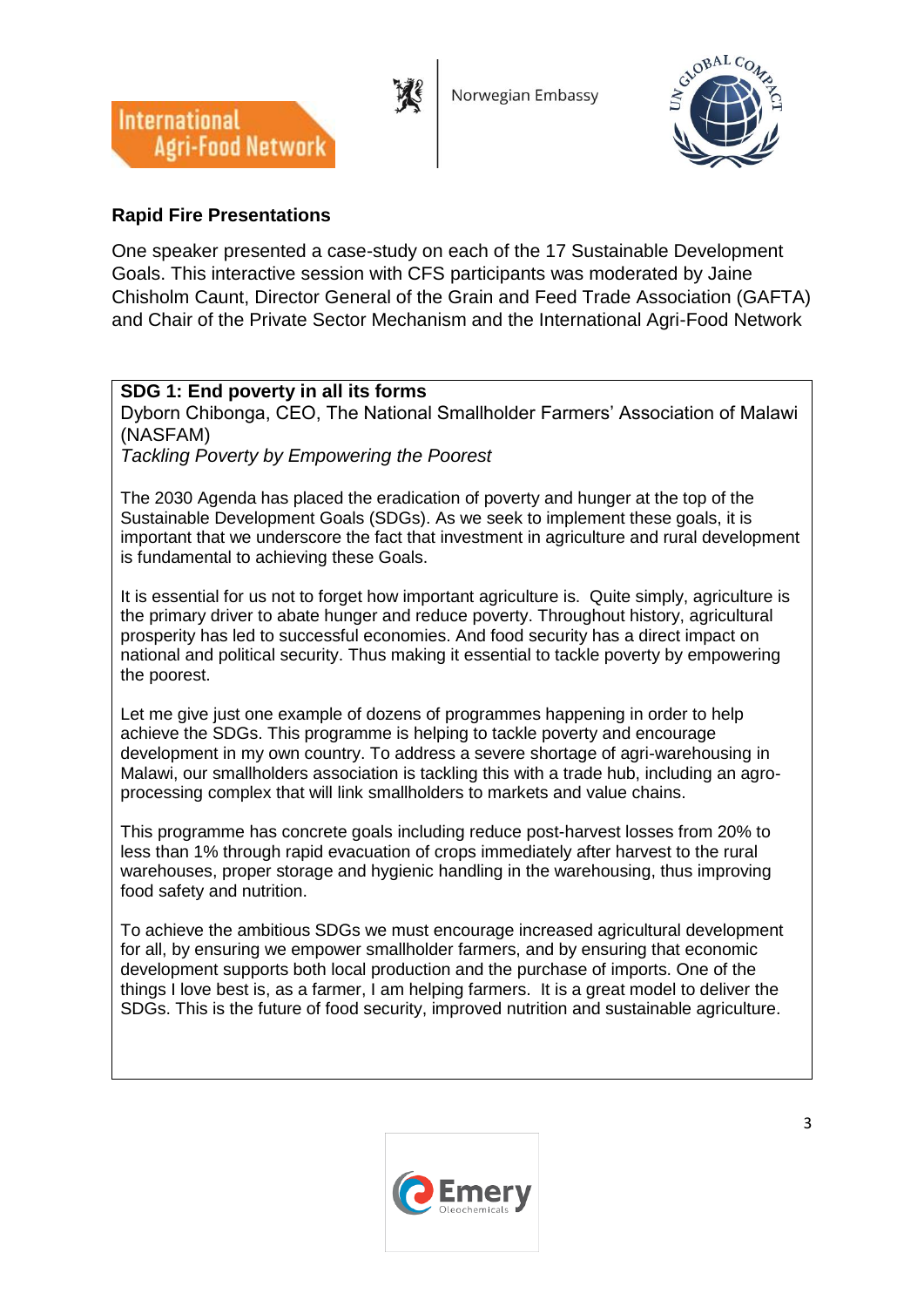



### **SDG 2: End hunger, achieve food security and improved nutrition and promote sustainable agriculture**

Steve Godfrey, Global Alliance for Improved Nutrition (GAIN) *Food Systems: Building Bridges between Nutrition and Agriculture*

 $\overline{\phantom{a}}$ 

**International** 

**Agri-Food Network** 

Partnerships are important, but will be successful to the extent that the public policy goals are clear and are aligned with the CFS vision, are transparent, and open to scrutiny.

The best example of partnership in the food sector in the past decade is hiding in full sight: it is the thousands of companies, mainly local and national, which are adding essential vitamins and minerals to commonly consumed staples and condiments. Core to fortification and its partnership model is government leadership to set regulations and apply health and food standards of WHO, Codex etc.; facilitators such as MI, UNICEF and GAIN which have helped to provide guidance, training and consumer awareness to support the introduction of these fortified foods; and the companies themselves which have adapted – and sometimes voluntarily adopted – this approach because they see the importance of reducing VMDs for improving intelligence and educability among hundreds of millions of children, and tackling many disorders and diseases ranging from preventable birth defects and blindness, to weak immune systems leading to infections which kill millions of vulnerable children.

It was estimated that 35,500 birth defects were prevented last year due to flour fortification. However, this is only 13% of preventable birth defects which we could achieve if we scale up flour fortification. The good news is that the evidence of direct benefits to vulnerable people, women and children is strong and growing as new partnerships are formed and existing ones mature resulting in access to fortified foods increasing among rural communities. These partnerships took time, often 3 years+ to develop and put in place.

The models of reengineering the food system to expand access to safe, affordable and nutritious foods are market, product and value chain specific. But we know that SDG2 cannot be delivered unless we set the bar high in terms of harnessing the power and innovation of markets to build a human friendly and sustainable food system.

**SDG 3: Ensure healthy lives and promote wellbeing for all at all ages** Loraine Derville, UN Partnership Development, Nutriset *Create adequate nutritional solutions for all vulnerable populations to ensure healthy lives and promote well-being*

Optimal nutrition is a powerful lever for both motor and cognitive development, and economic and social growth in the long term. Since 2005, almost 35 million children have benefited from Nutriset & PlumpyField's nutritional products aimed at treating and preventing various forms of malnutrition. Our mission -nutritional autonomy for all- is fully embedded in the Sustainable Development Goals and their nutrition-related indicators. In addition to children, young and adolescent girls, and pregnant and lactating women,

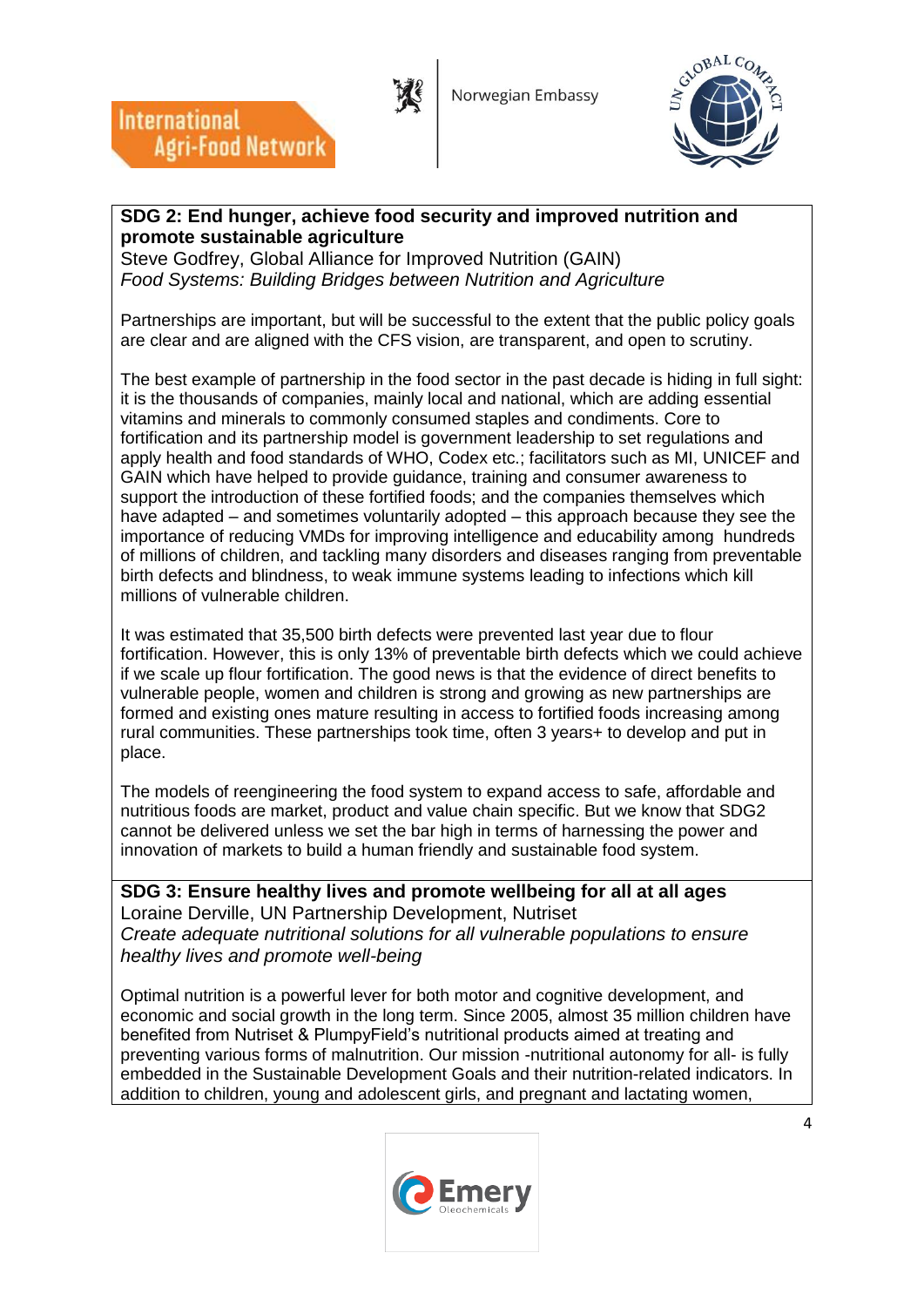



people living with specific diseases such as HIV/AIDS and the elderly have specific nutritional needs and therefore require particular attention. We are committed to developing products adapted to each specific case, thereby increasing by 25% the number of beneficiaries reached by 2020.

# **SDG 4: Ensure inclusive and equitable quality education and promote lifelong learning opportunities for all**

Steve Ngunyi, Managing Partner, ICON

**International** 

**Agri-Food Network** 

**SDG 5: Achieve gender equality and empower all women and girls** Audrae Erickson, Mead Johnson Nutrition *Women's Empowerment Case Study* 

This public-private sector partnership model consists of a supplemental feeding program organized in collaboration with government agencies, NGOs and private sector organizations to address malnutrition, help eradicate hunger and improve mothers' ability to improve the standard of living for their families.

As part of the program, **n**utritionally balanced meals for young children are provided in schools and community settings over a six month period, organized by mothers. In addition, mothers attend workshops on proper diets, health, sanitation, parenting, family planning and financial management. Under an alternative livelihood program, the mothers create and sell handicrafts through a nationwide retail chain. The program is a social entry point for mothers and provides life skills classes, as well as enrichment programs.

The community-based program supports children and mothers and since its inception:

- More than 200,000 malnourished children aged 6 and younger have emerged from a stunted state;
- 98 percent of the children achieved normal nutritional levels after entering the program severely malnourished;
- 80 percent of the children achieved a normal weight;
- The standard of living for each of the families was improved by empowering their mothers.

### **SDG 6: Ensure availability and sustainable management of water and sanitation for all**

Geoffrey Mbugua Kamau, Inaya Group Ltd *Sustainable Water Management in a Rapidly Urbanizing Country*

 Kenya has a population of 40 million with approx. 40% of Kenyans with no access to clean water. In fact, 10% of deaths in Kenya are as a result of water and sanitation related diseases

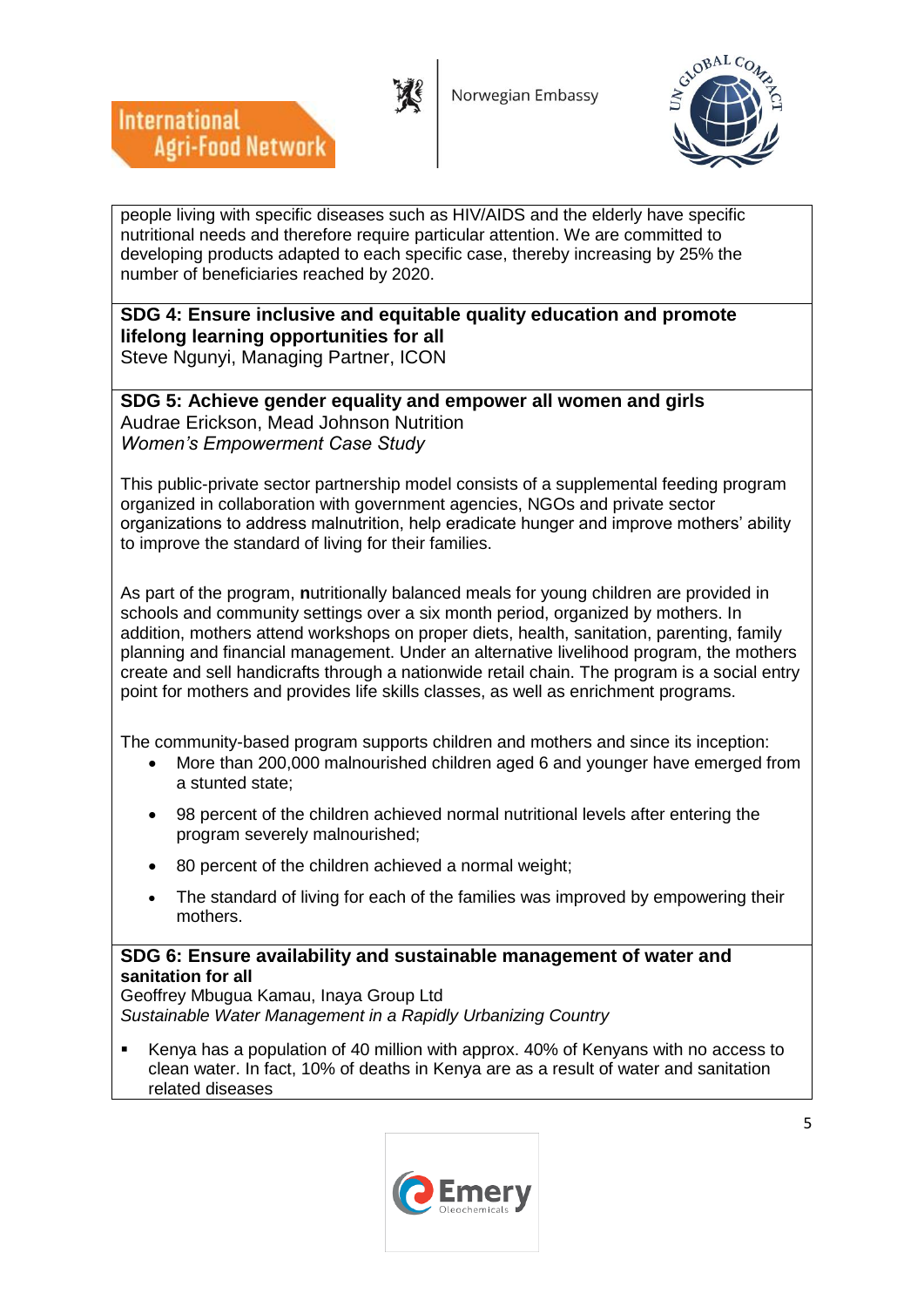

**International** 

**Agri-Food Network** 



- Water and sanitation cut across all 17 SDGs and in particular, correct management can have great impact on building sustainable cities and communities
- There are macro and micro ways of weaving sustainable water management into property management and development:
- When you think macro, think laws, policies and financing frameworks:
	- $\checkmark$  Policies that consider the provision, use, disposal and sustainability of water
	- $\checkmark$  Incorporate water management into the curriculum of engineers, architects and building courses
	- $\checkmark$  Develop water rights laws that resolve long term issues like the availability and cost of desalination technology, control of pollution and curtail reckless real estate development
	- $\checkmark$  Frameworks that catalyze change through external forces that focus on evidence based action and not sector based folklore
	- $\checkmark$  Establish private and public funding for projects that meet sustainable criteria
	- $\checkmark$  Create innovative governance structures to enable project implementation
- When you think micro think about how agriculture competes with industry and municipal users for safe water supplies, while traditional water sources are becoming polluted with urban wastewater. Consider transforming rapid urbanization scenarios with integrated urban water management

#### **SDG 7: Ensure access to affordable, reliable, sustainable and modern energy for all**

James Cogan, Technology, Industry and Policy Analyst, Ethanol Europe Renewables Limited

*Ethanol: clean energy, secure local incomes, independence and food resilience*

Ethanol is made in Europe by fermenting the starch in cereals. An equal amount of protein feed is made in the process. The ethanol is used as a gasoline substitute, displacing fossil oil and associated CO2 emissions during the decades it will take for green powered electric cars to kick-in. The protein goes mostly to dairy farmers.

A tonne of corn grown on a 30 by 30 metre area makes enough ethanol for the low carbon petrol of 3 cars for a year and enough protein for a milking cow for half a year. Europe's ethanol currently - though only accounting for 4% of cereals - provides long term income security for the equivalent of a hundred thousand average farm holdings, allowing farmers invest in innovation and resource efficiency and allowing their children imagine a future at home.Ethanol is mostly made close to farmers, so it is distributed, democratic and empowering.

Ethanol makes petrol cleaner, and in doing do makes petrol an even better car fuel than diesel for our city air. At around 45 cents a litre right now it is a refreshingly economical way to reduce both the greenhouse gas emissions and the air quality emissions of fossil petrol, while bringing security and progress to rural regions. In an imperfect world ethanol is a pretty good option.

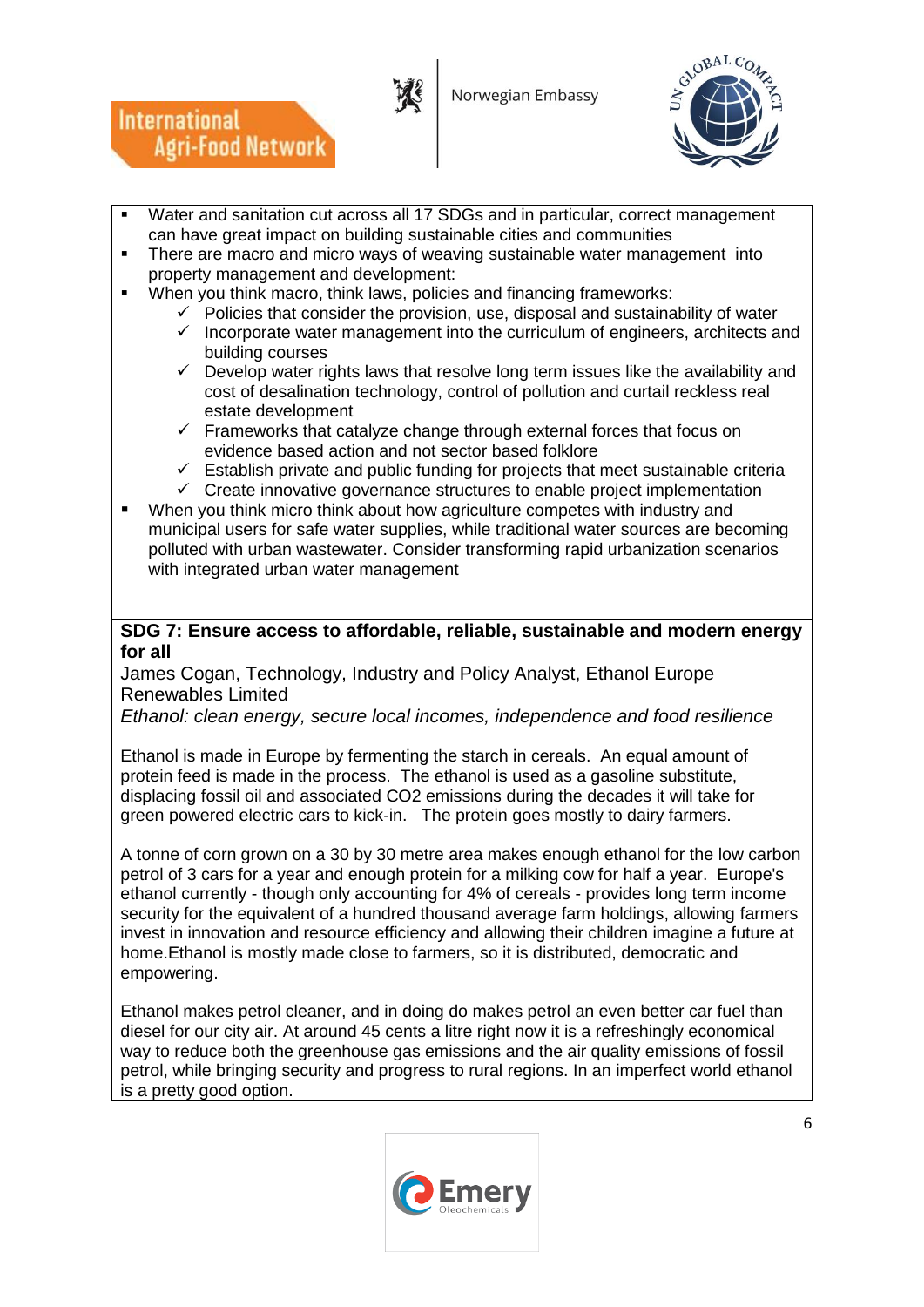



# **SDG 8: Promote sustained, inclusive and sustainable economic growth, full and productive employment and decent work for all**

Karla Canavan, Director, Bunge

**Agri-Food Network** 

**International** 

*Decent work for all and Economic growth, Bunge Citizenship Global Safety and Health*

Our Sustainability approach at Bunge is called Citizenship. Our purpose is to improve the food production chain from end to end. We have 4 main pillars in our effort: Sustainable Ag supply chains, Resource management, Climate Change and governance and transparency.

We are over 35000 employees working from more than 40 countries. Our global Safety and health initiative makes all of us accountable. In any case Safety goes first. Whether we are on the road, an office or an industrial facility, Safety is always present. The key to the success of Bunge citizenship is our people. We have a zero incident goal which is continuously monitored. Bunge is committed to promoting a safe, fair and collaborative working environment. We seek out people who embody our company values of Integrity, Teamwork, Openness and Trust, Entrepreneurship and Citizenship. Everyone of us stands up for Safety.

In regards to labor Bunge has a global labor policy and a Global code of conduct. The company requires that its operations and employees comply with all applicable laws, rules and regulations in the countries where it is engaged in business. Bunge's employees also shall abide by company policies, including Bunge's Code of Conduct and the principles contained in this Global Labor Policy. In addition, Bunge expects its subcontractors' and suppliers' compliance with this Policy and laws designed to protect their workers. We condemn child and forced labor.

Part of our effort also entails the engagement we have with the communities Bunge is an active and engaged member of the communities where we work and live around the world. Our involvement takes many forms. We assist in disaster and hunger relief efforts, work on community projects, contribute to environmental preservation, improve farm safety, promote education and literacy, and support arts and culture. For more information please refer to Bunge.com citizenship.

#### **SDG 9: Build resilient infrastructure, promote inclusive and sustainable industrialization and foster innovation**

Yvonne Hartz-Pitre, Director of Communications and Public Affairs, International Fertilizer Association

*Changing the fertilizer industry through Protect & Sustain certification*

The International Fertilizer Industry (IFA) is the only global association representing all actors along the fertilizer supply chain from producers to the end-user. IFA's mission is strongly rooted in the efficient and responsible production, distribution and use of plant nutrients, which play a vital role in achieving global food security.

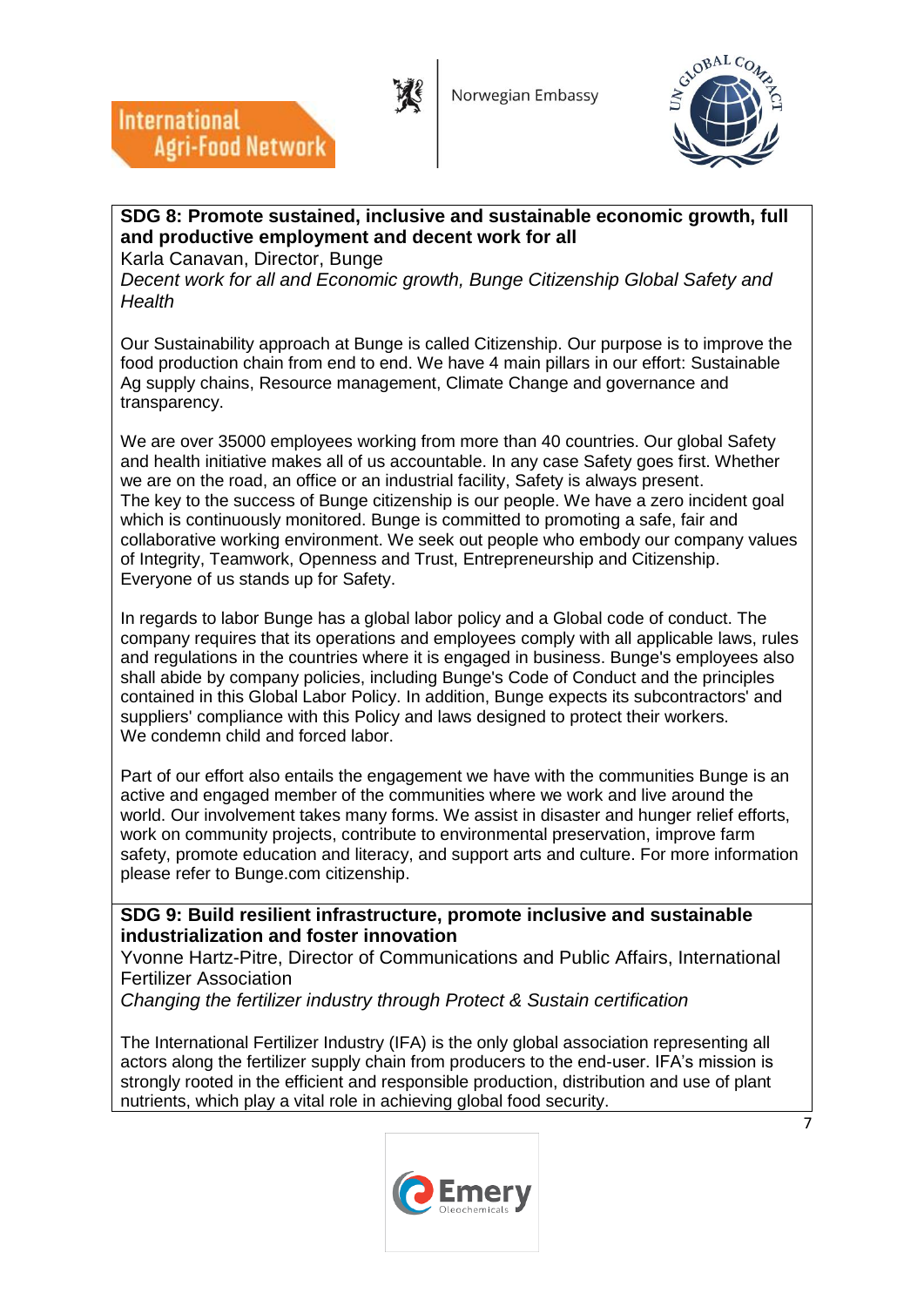Norwegian Embassy



As part of the fertilizer industry's commitment to the SDGs, sustainable industrialization and good manufacturing practices are taking shape through the "Protect & Sustain" initiative, which has been developed by IFA industry members for IFA members to ensure that the products are responsibly developed, sourced, manufactured, stored and transported. It is a voluntary partnership initiative as it was developed by IFA with independent auditing firms and has become the de facto global product stewardship standard for fertilizer production over the past two years. What sets Protect & Sustain apart from other, similar industry initiatives, is its point-based measurement tools that allow companies to improve individual scores over time and become better in maximizing their efficiency, sustainability, safety and product security while minimizing their environmental impact.

# **SDG 10: Reduce inequality within and among countries**

 $\overline{\phantom{a}}$ 

**International** 

**Agri-Food Network** 

Ayak Chol Deng Alak, Consultant, Vestergaard Frandsen *Reducing inequalities through increasing resilience of small scale farmers: the case of ZeroFly insecticide incorporation technology in Africa.*

Due to expansive fertile lands, the African continent has the potential to not only feed itself but the world as a whole. However, political strife, wars and economic crises pose challenges to farmers hindering them from accessing innovative ways of farming which coupled with poor or no storage facilities and competitive markets puts them at a disadvantage.

Insect infestation is the number one challenge to storage for small scale farmers and national reserves alike, Reducing the quantity and quality of stored grain between 20-40% which in this setting is the margin between profit and loss. This has forced farmers to sell their products soon after harvest at non-favourable prices, rather than capitalizing on the benefit of storage.

To address this challenge, Vestergaard Frandsen, which is the number one producer of mosquito nets, adopted the same insecticide (Deltamethrin) incorporated technique which has proven effective in Malaria control, to develop the so called Zero fly storage bag. The slow release insecticide effects last's for over two years, giving the farmer the option of reusing the sack in numerous harvest cycles, maximizing on storage and ultimately generating better returns in favourable markets for the farmers.

In a case-Control study conducted in Zambia, in collaboration with the National Research Institute on the efficacy of the Zero Fly in twelve storage site, It was proven than the ZF storage bag protects the grain from insect infestation, saving on the cost for repeated chemical treatment fumigation hence giving to poor small scale farmers more and better chances to maximize their profit through cheap, safe and prolonged storage solutions equally than large equal commercial farmers as well as farmers in more developed countries.

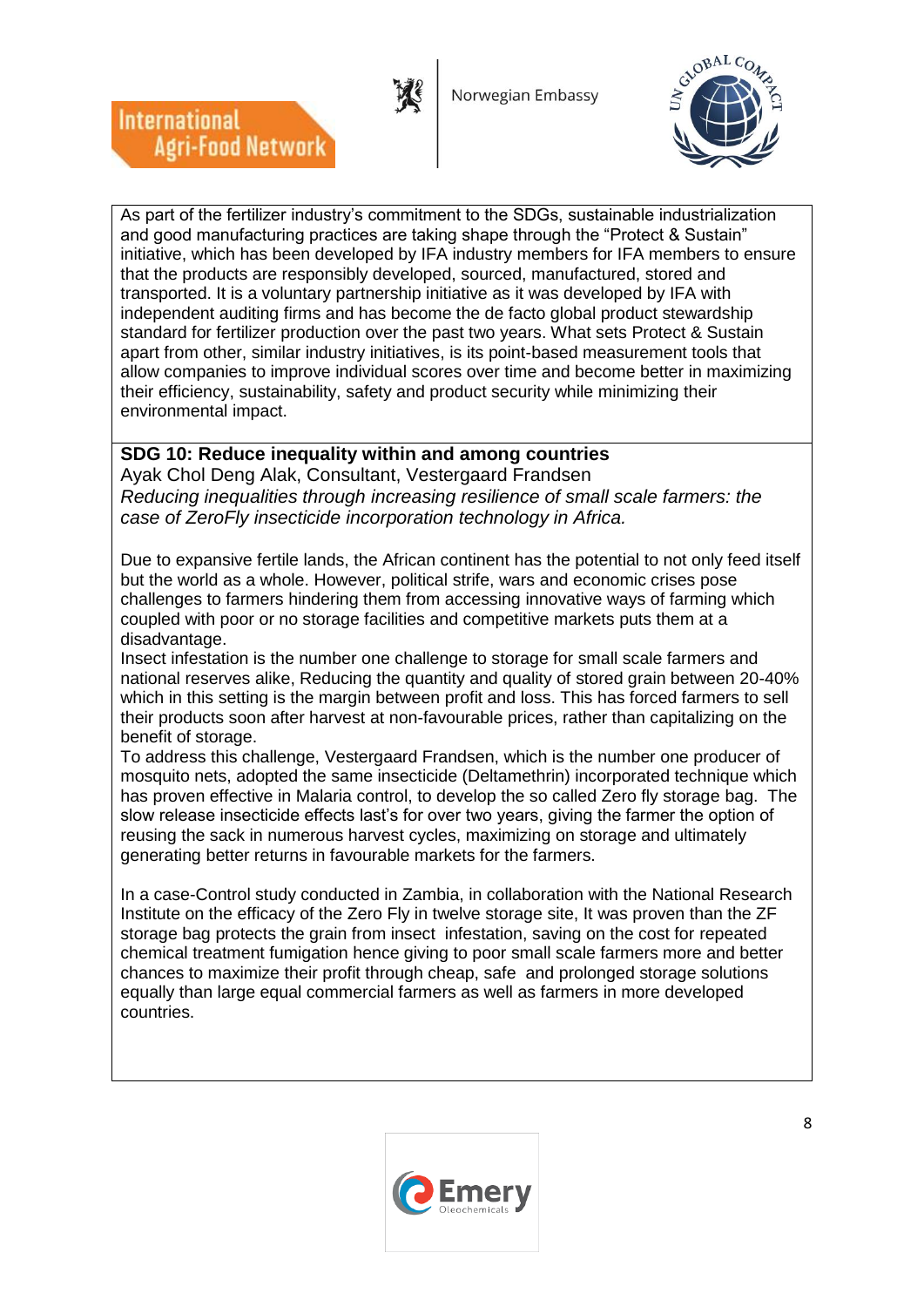



#### **SDG 11: Make cities and human settlements inclusive, safe, resilient and sustainable**

Cheong Qing Yang, Analyst, Duxton Asset Management *Strengthening links between urban and rural planning through agricultural planning and investments*

To achieve the goal of making cities inclusive, safe, resilient and sustainable requires looking beyond urban centers. Cities often maintain strong linkages with rural areas and share a symbiotic relationship. One cannot thrive without the other. In the case of Duxton Asset Management, our investments are focused on primary agriculture production, most of which are in the rural areas. We believe that agricultural investments and sound planning have an important role in strengthening the social and economic linkages between urban and rural areas.

An example would be our investments in the tea sector in Darjeeling, which produces 30% of Darjeeling tea. Significant investments were made to rehabilitate and convert tea estates in Darjeeling, over 14 tea estates employing 10,000 direct employees and 60,000 dependents. A comprehensive economic and social program was introduced to improve living and economic conditions for the employees and their dependents. These include upgrading of housing facilities, and income augmentation programs which allowed employees to grow crops such as turmeric, ginger, and honey for sale into the local markets. We found that by improving social and economic conditions for the employees, it greatly improved the staff turnover rate and reduced migration into the city of Kolkata. We believe that by creating good conditions for work in the rural agricultural space, pressure from rural migration into cities can be relieved. On the other hand, agricultural activities in the rural sector also contributes to the creation of jobs in urban areas where processing and value addition are typically made, making these cities more inclusive and sustainable.

**SDG 12: Ensure sustainable consumption and production patterns** Eric Trachtenberg, Director Food and Agriculture Sector, McLarty Associates *The Alliance for Food & Health (AFH) – Finding New Ways Forward on NCDs*

The negative global economic impact from obesity is roughly \$2.0 trillion, or 2.8% of world GDP. As the problem continues to grow, the debate continues to be dominated by tensions between stakeholders. We need to find a better way. One potential approach is the Alliance for Food Health (AFH). AFH is a new multi-stakeholder initiative designed to develop better ways to address non-communicable disease challenges. AFH will providing solutions to obesity-related problems from collaboration between highly diverse actors that now include more than 150 participants from civil society, the private sector, international organizations, universities, scientific bodies and others. In addition to its strength through stakeholder diversity, AFH offers a highly interdisciplinary approach including public health, economics, nutrition, public administration, marketing and many other fields. AFH's actionable and innovative ideas will be highly data-driven, backed by sound science, and are expected to take the form of actionable suggestions to government, industry, and others. AFH is committed to a maintaining balance between actors as we

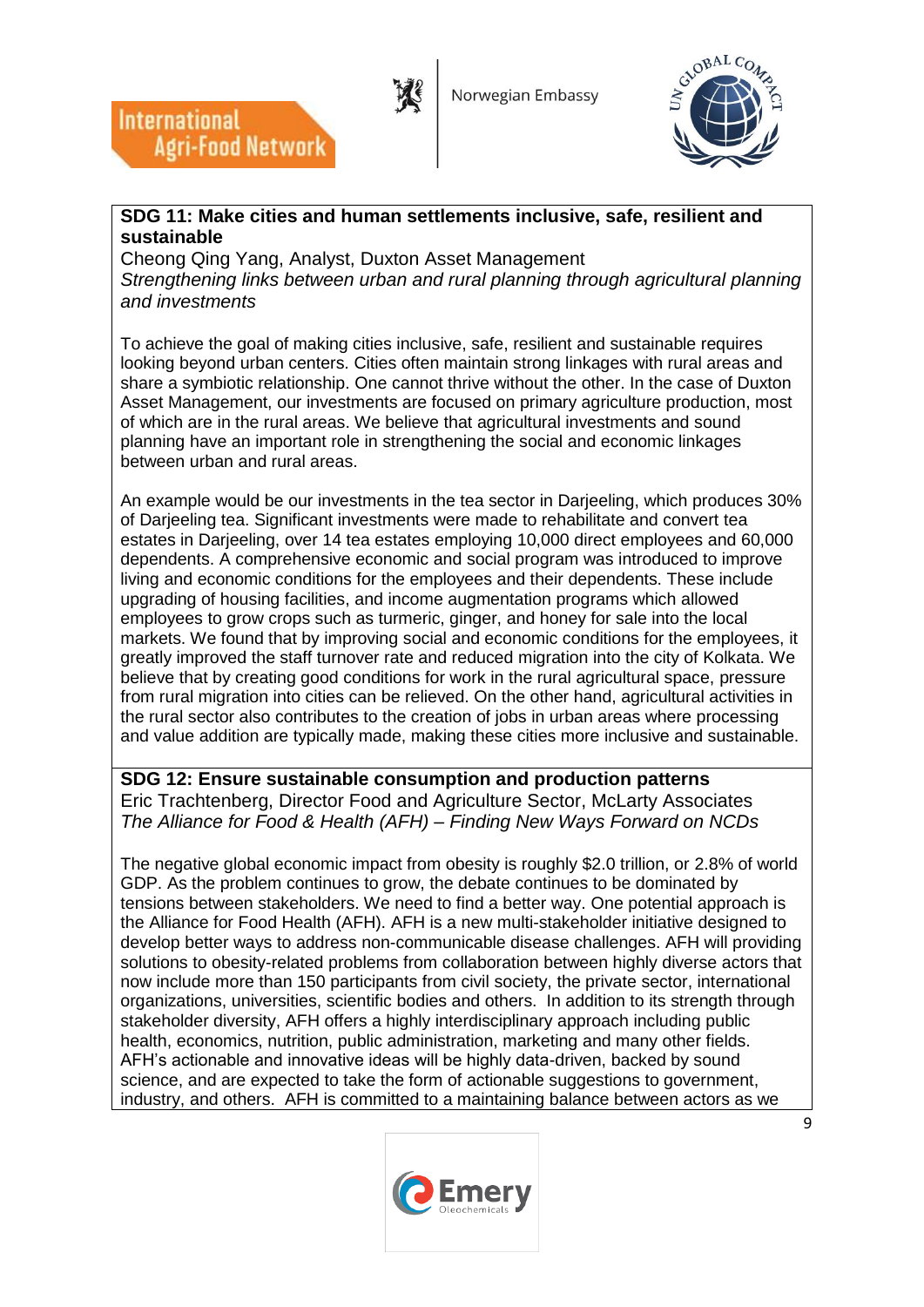



look to address critical global public health issues. We expect that our written first products will be available in mid-2017 and look forward to finding a way forward – together.

 $\overline{\phantom{a}}$ 

**International** 

**Agri-Food Network** 

#### **SDG 13: Take urgent action to combat climate change and its impacts** Randy Duckworth, Executive Director, Global Pulse Confederation *It's Time to Eat Pulses for the Planet*

One food source which bridges being both healthy for people and the planet are pulses. Pulses are a vital source of plant-based proteins for people around the globe and help prevent chronic diseases such as diabetes, coronary conditions and cancer. Chickpeas, beans, lentils, and other pulses have nitrogen-fixing properties which can contribute to increasing soil fertility and have a positive impact on the environment. Pulses also have numerous other environmental benefits including a low carbon footprint. New more resilient strains of pulse seeds, like the White Gold Bean, which has been so successful in Ethiopia, have been developed to help farmers fight the impact of climate change.

The UN Food and Agriculture Organization has declared 2016 the International Year of Pulses (IYP) to further global production of pulses, increase the efficiency of crop rotations, and address trade challenges. The Global Pulse Confederation (GPC) has been a proud contributor to FAO and the work on the International Year. GPC has partnered with the International Development Research Centre (IDRC) of Canada. Together with leading researchers from all over the world, a new 10-Year Pulse Research Strategy has been drafted to advocate for accelerated pulse research investments and focus funding for pulses where it is needed.

### **SDG 14: Conserve and sustainably use the oceans, seas and marine resources for sustainable development**

Wayne Dredge, Executive Director, Piscari Fisheries Ltd. *Co-management - our key to ensuring renewable food security from our oceans*

Oceans and aquatic ecosystems naturally produce around 15%-16% of all animal meat protein consumed globally, combined with aquaculture which relies on healthy oceans and waterways this figure jumps to over 30% which is the largest animal meat protein group and is of critical importance to world food security. Given the oceans and their contents are essentially a public resource how best do we manage their sustainable utilization and conservation?

The answer is Co-Management but what exactly does that mean? Co-Management is essentially a multi stakeholder approach of strategic partnerships between local, regional and international fisheries management authorities, the private sector, governments, academic and research institutions and constructive civil society organizations.

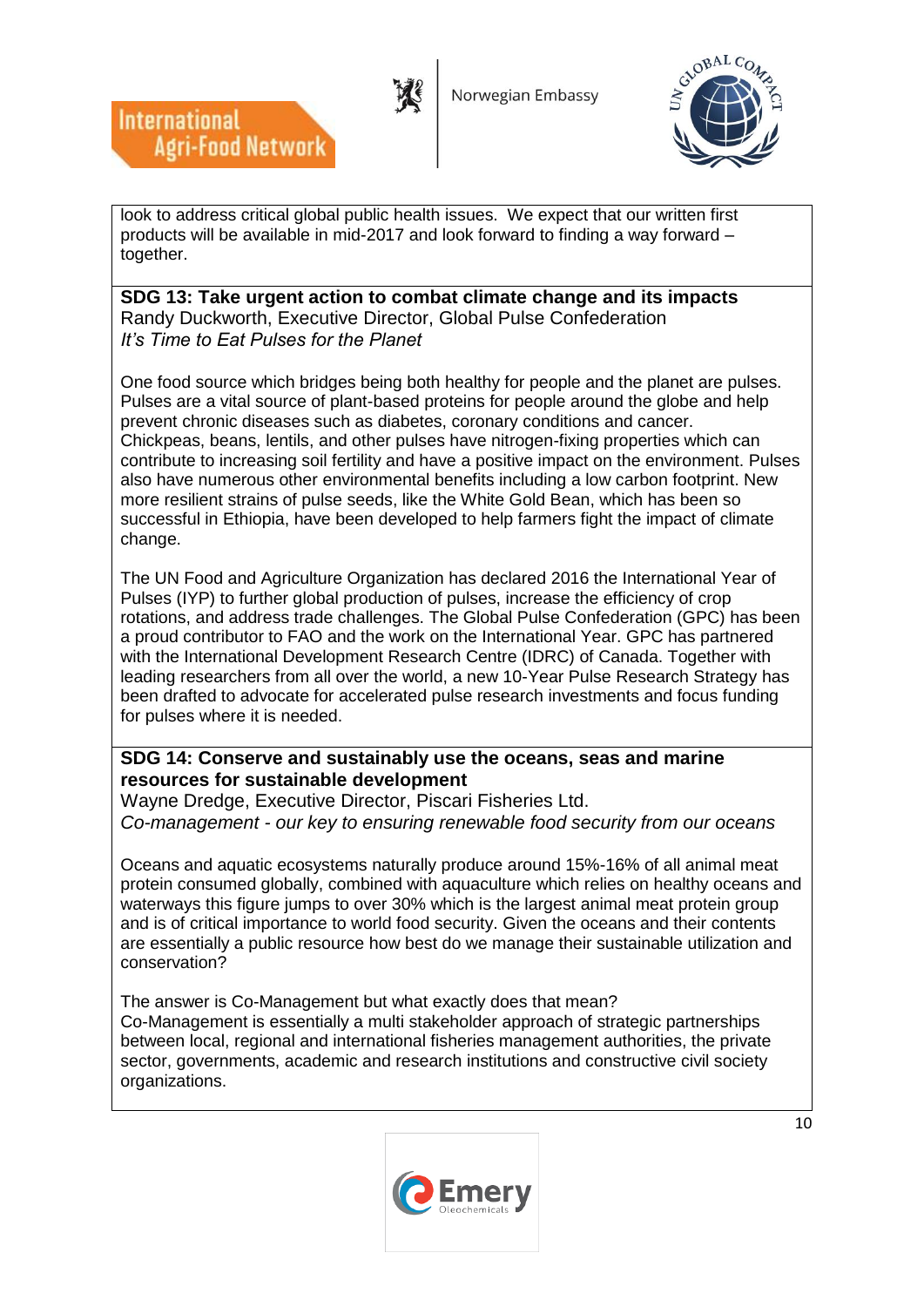

**International** 

**Agri-Food Network** 



One of the primary pillars of co-management is in the ownership and transferability of scientifically assessed fishing rights or quotas. This critical element gives the private sector a stake in the resource and a measurable interest in ensuring its longevity for all generations to come.

Using Australia as a case study we can now gladly say that out of 96 Commonwealth managed fish stocks, none are currently being overfished. This has only been possible through the ongoing participation of the private sector in managing those fisheries. It's a model I've been proud to part of and a model that can and should be exported to the rest of the word.

**SDG 15: Protect, restore and promote sustainable use of terrestrial ecosystems, sustainably manage forests, combat desertification, and halt and reverse land degradation and halt biodiversity loss** Juan Gonzalez-Valero, Head Public Policy and Sustainability, Syngenta *Syngenta's commitment to improving "Life on Land"*

Under SDG 2030 #15 – Life on the Land the UN seeks "to conserve and restore the use of terrestrial ecosystems such as forests, wetlands, drylands, and mountains." The goal is supported by the UN Convention to Combat Desertification (UNCCD) that has set the Zero Net Degradation goal, as part of SDG 15.

**Our commitment**: As part of The Good Growth Plan Syngenta has commitment to:

- Improve the fertility of 10 million hectares of farmland this will help to halt and reverse land degradation, and combat desertification; and
- Enhance biodiversity on 5 million hectares of farmland and thus support the halt of biodiversity loss.

**How**: Syngenta is promoting conservation practices based on minimum soil disturbance, crop rotation, permanent ground cover, and biodiversity enhancing landscape management through e.g. multifunctional field margins. These are aimed at preventing, halting, and reversing land degradation by contributing to organic carbon storage, water retention and soil biological activity, and on planting rich habitats on marginal and less productive farmland alongside fields and waterways to create interconnected habitat infrastructures.

**Specific Action**: Our concrete action is to embed soil and biodiversity enhancing protocols in our commercial offer, use demonstration farms in partnership with universities and local stakeholders, and to engage decision makers and other stakeholders in our partnership with the UNCCD Soil Leadership Academy for policy and decision makers and with commercial partners.

**Progress**: Two years into our Good Growth Plan, we have a fully transparent and audited system of measuring and reporting on progress. The progress made today is 4 million hectares, about 25% of our 2020 target of 15 million hectares. We have projects in over 30 countries in Europe, Latin America, North America and Asia. These encompass a variety of local partnerships and environmental and cultural approaches to soil

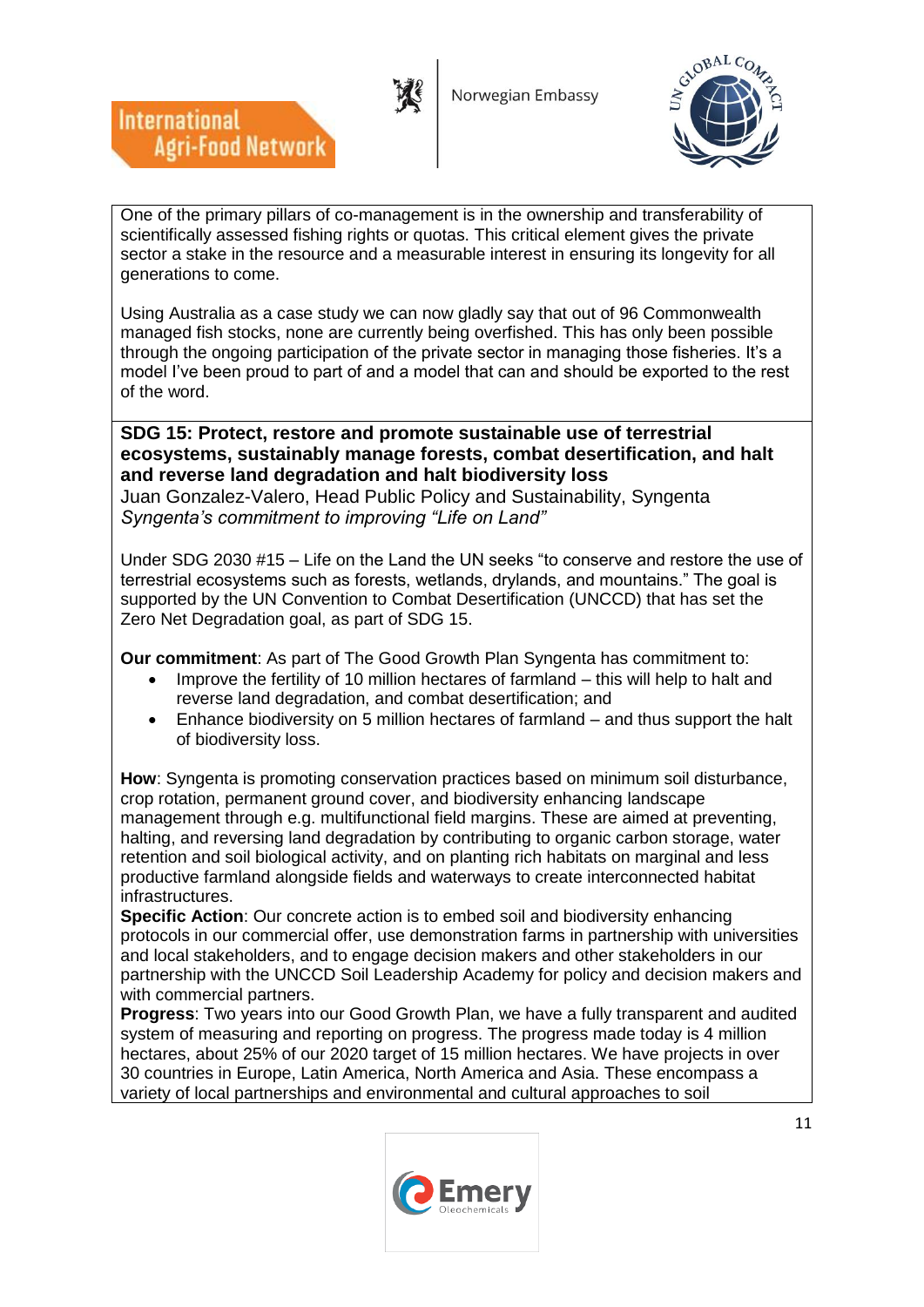Norwegian Embassy



conservation, create multifunctional field margins, managed forests, and biodiversityfriendly farming, directly contributing to the objective of SDG 15, to halt biodiversity loss and zero net land degradation.

#### **SDG 16: Promote peaceful and inclusive societies for sustainable development, provide access to justice for all and build effective, accountable and inclusive institutions at all levels**

Flaminia Battistelli, Senior External Relations Officer, International Development Law Organization (IDLO)

*How Rule of Law can support the implementation of the SDGs*

 $\overline{\phantom{a}}$ 

**International** 

**Agri-Food Network** 

As the only intergovernmental organization with an exclusive mandate to promote the rule of law, at IDLO we believe that to tackle the challenge of the SDGs effectively, the rule of law with its basic principles of equal protection, accountability and transparency, is a building block without which development cannot be sustained.

- In a ground-breaking move, the 2030 Agenda has put justice firmly at the heart of development, with a dedicated goal and related targets.
- Strong rule of law is essential as a foundation for economic and social development. There are great benefits to business, and other stakeholders, in respecting and supporting the rule of law. Where the rule of law is weak, it is harder for responsible businesses to function, to meet their legal obligations and have their legal rights protected.
- That is why we believe in innovative Partnerships where all stakeholders have a key role to play in the implementation of Goal 16 and the entire Agenda.
- At the policy level, IDLO is founding member of the UN Global Compact 'BUSINESS FOR THE RULE OF LAW' Framework, which seeks to advance justice by engaging responsible business to support the strengthening of legal frameworks and accountable institutions – serving as a complement to, not substitute for, government action.

The implementation of the SDGs won't be possible unless the private sector is at the table. The kind of work we do is critical for investment and creating the confidence of the private sector to invest and create jobs. IDLO is open to collaboration - we already involve the private sector in our policy work, and we are now open to more engagement.

### **SDG 17: Strengthen the means of implementation and revitalize the global partnership for sustainable development**

Bernhard Stormyr, Head of Sustainability Management, Yara International *Sharing knowledge to create inclusive growth for Tanzanian smallholders*